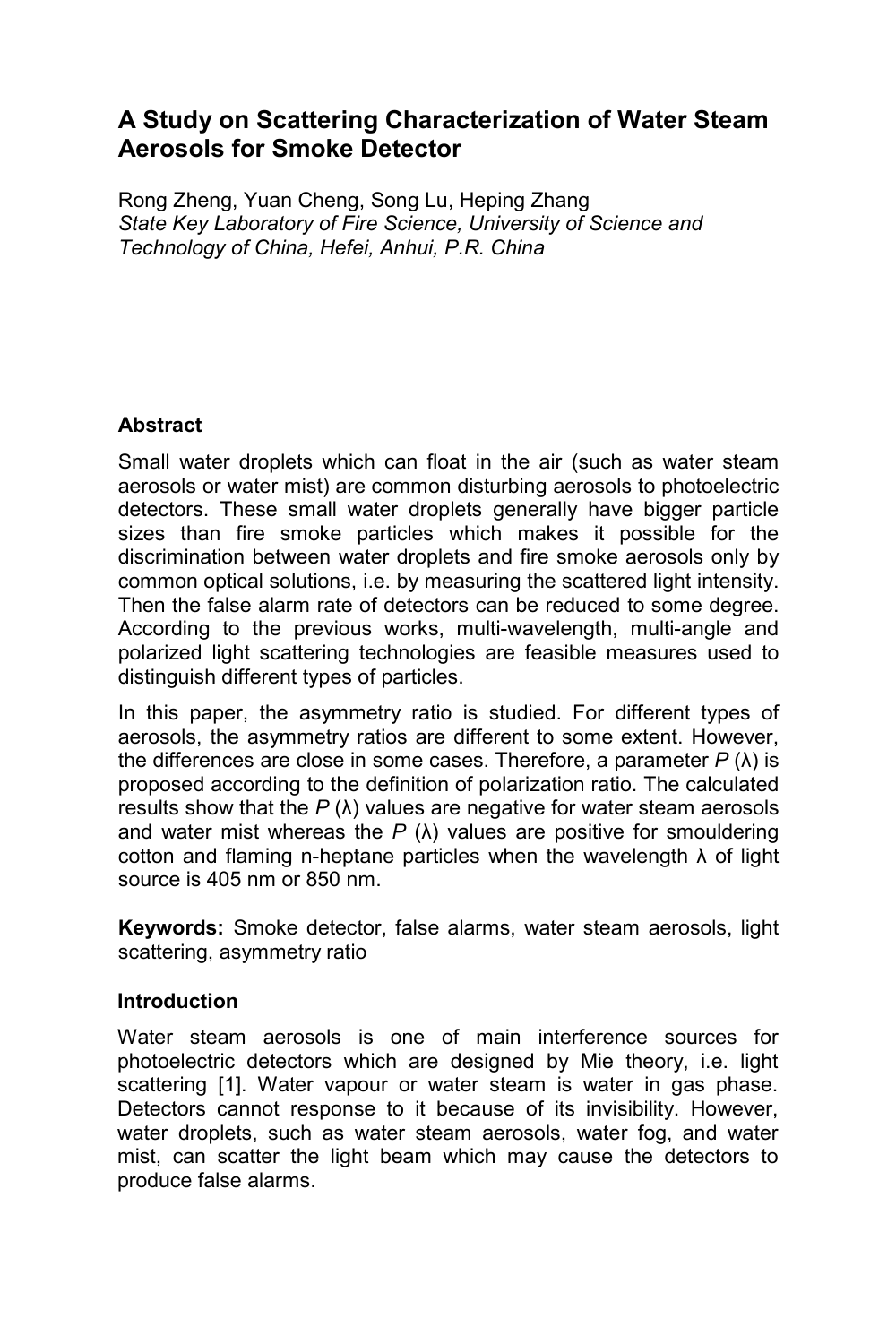Generally, when water vapour encounters cold air, it will liquefy into small visible water droplets to form water steam aerosols. This situation usually occurs in kitchens and bathrooms. And also when the environmental pressure drops, the water vapour will liquefy to form water mist of water fog. This situation is likely to occur in the aircraft cargo compartments where the environmental pressure and temperature can be changeable. Therefore, in the SAE AS8036A, a test named 'Combined Temperature, Pressure and Humidity Cycling' is specified to simulate the environment of aircraft cargo compartments [2]. No alarm shall occur during the test. Tobera et al. [3] designed a test apparatus which provides a simple way for studying the effects of high humidity environmental on smoke detectors.

In this paper, we aim to study the asymmetry ratio *R* (the ratio of scattering light intensities at 40° to scattering light intensities at 140°) for the discrimination between water droplets (water steam aerosols and water mist) and two types of fire (smouldering cotton and flaming nheptane) smoke particles. Two laser diodes with single wavelength at 405 nm and 850nm respectively were used as light sources. And the effects of vertical and parallel polarised directions of light sources were also analysed.

### **Theory**

The asymmetry ratio *R* can be calculated:

$$
R(\lambda) = \frac{I(40^\circ, \lambda)}{I(140^\circ, \lambda)}
$$
 (Eq. 1)

where *I (40°, λ)* or *I (140°, λ)* is the scattering light intensity or the photocurrent of photodiode when the scattering angle is 40° or 140° and the wavelength is  $\lambda$  because the photocurrent is proportional to the light intensity.

By referring to reference [4][5], the polarization ratio can used as an indicator for water droplets. According to Loepfe's results, similarly, a parameter *P* (λ) can be defined as follows:

$$
P(\lambda) = \frac{R_{VPD} - R_{HPD}}{R_{VPD} + R_{HPD}} \tag{Eq. 2}
$$

where *RVPD* is the asymmetry ratio at vertical polarization direction (VPD) and *RHPD* is the asymmetry ratio at horizontal polarization direction (HPD).

Note that both *RVPD* and *RHPD* are independent of the concentration of scattering particles which means the  $R_{VPD}$  and  $R_{HPD}$  don't have to be acquired simultaneously. And the most important is that *P* (λ) can be used to distinguish between different aerosols.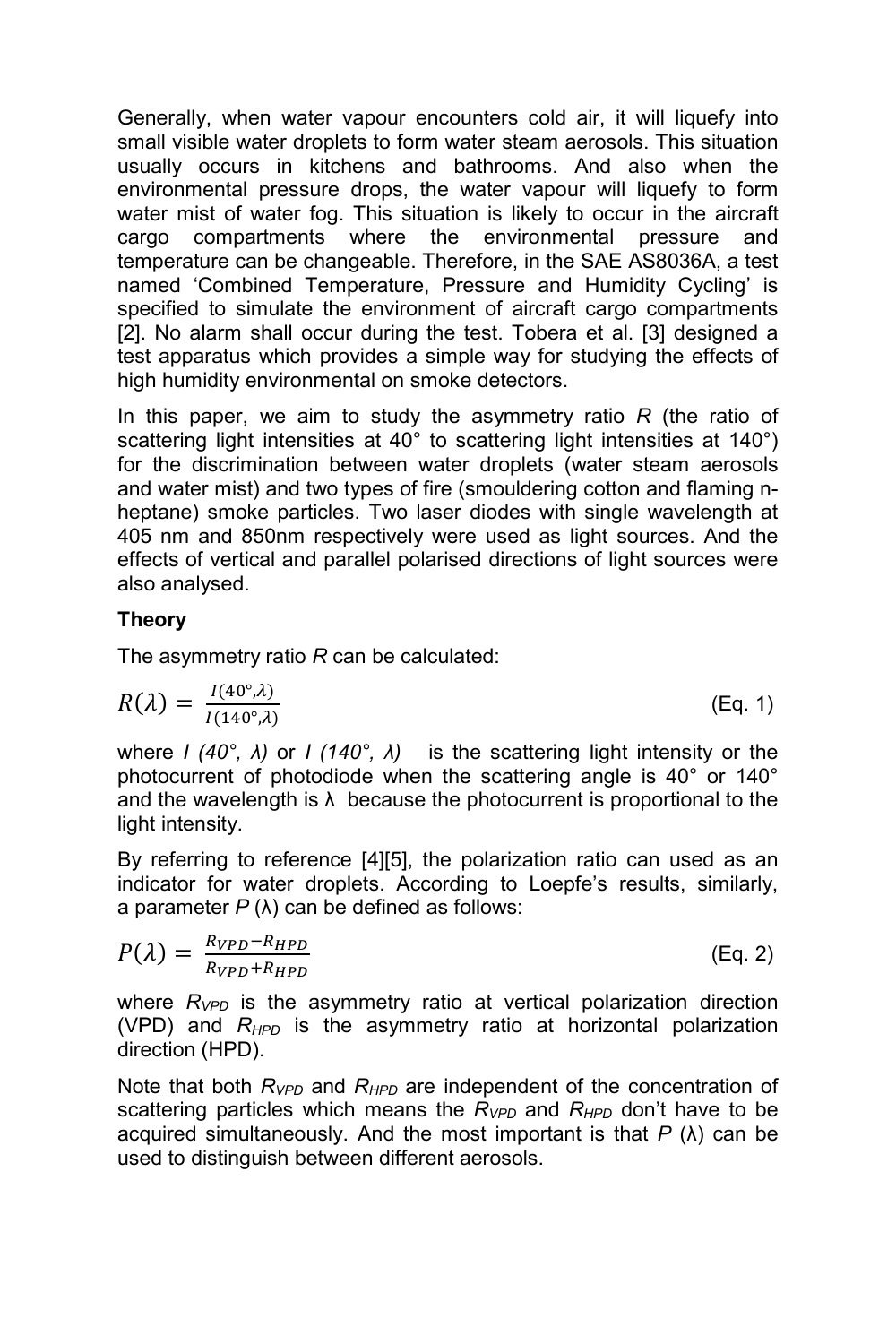## **Experimental test platform**

Figure 1 (a) shows the simple experimental test platform for the present work. A small combustion chamber made of stainless steel was served as space for smoke production. There was a vertical cylindrical pipe with 20 mm diameter on the top of combustion chamber which allowed the airflow containing particles to flow out. An adjustable speed fan can be used to accelerate the flow to get a stable airflow. A rotating breadboard was placed above the combustor. Therefore, a light beam emitted from laser diode can be scattered by the particles in the airflow as shown in Figure 1 (b). The remaining light intensities were collected by a photodiode on the opposite side of light source which was able to calculate the extinction indexes. Two photodiodes were arranged at angle 40° and 140° for receiving the scattering light of corresponding scattering angles. These three photodiode receivers were connected to three photodiode amplifiers independently for the acquisition of photocurrent signals.



Fig. 1. (a) Experimental platform; (b) experimental schematic diagram.

Two laser diodes at 405 nm (violet) and 850 nm (near infrared) wavelength were used in the experiments. Considering the high polarization extinction ratio (PER) 22 dB of the two laser diode light sources, the effects to the asymmetry ratio of vertical and parallel polarisation directions (i.e. direction of principal axis) with regard to the scattering plane were also studied.

Figure 2 shows the experimental scenes of these aerosols. A 400 Watt boiler with 150 mm in diameter was used to produce water steam aerosols. An airbrush pistol with nozzle 0.15 mm in diameter was used to produce water mist. It was easy to see the water mist and smouldering cotton particles produced by five cotton rope whereas the water steam aerosols and flaming n-heptane particles produced by 25 ml volume can be hardly seen.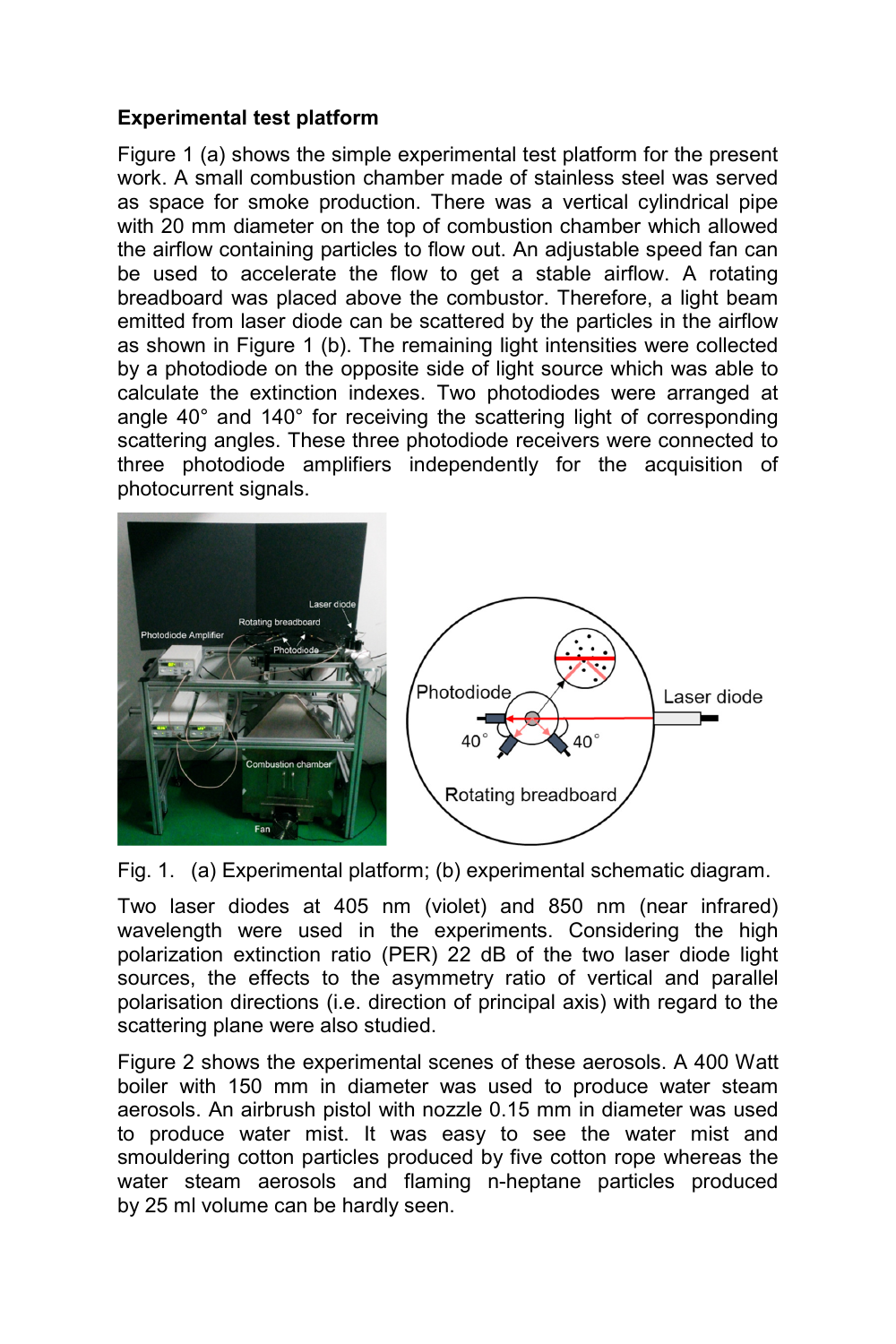

Fig. 2. Experimental scenes: (a) water steam aerosols; (b) water mist; (c) smouldering cotton; (d) flaming n-heptane.

#### **Experimental results of water droplets**

Tobera et al. [3] measured the size distribution of water steam aerosols produced by a shower cubicle and got the peak value of measured (volume based) particle size distribution at a diameter of about 15 um while the fire aerosols are generally under 1 um [6][7].

Figure 3 shows the results of water steam aerosols. The experimental measurement time is 300 s for each condition. Depending on the calculations, the extinction indexes S of water steam aerosols are very small (only 1 %  $\sim$  2 %) whereas the scattering light intensities are apparent.



Fig. 3. Experimental results of water steam aerosols.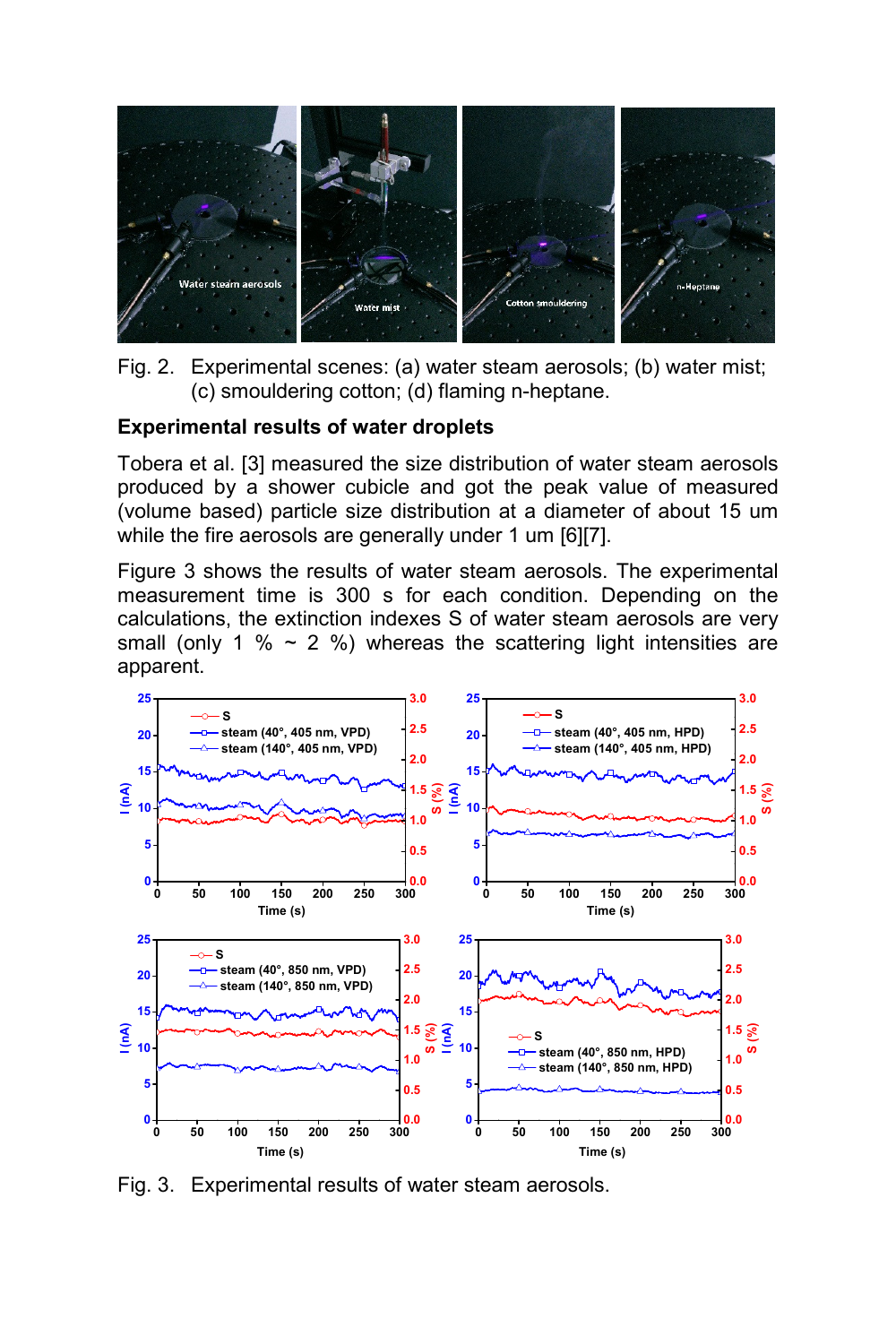For both wavelengths, same changing pattern of scattering light intensities is that the scattering light intensities at 40° increase whereas the scattering light intensities at 140° decrease when the polarization direction is changed from vertical polarization direction (VPD) to horizontal polarization direction (HPD). These results are consistent with the Loepfe's results about water vapour that the degree of polarization is negative at 40° and positive at 140° [5].

Figure 4 shows the micrograph (X-200) and the size distribution of water mist produced by an airbrush pistol. The water mist was collected by silicone oil. Lognormal distribution can be used to fit the size distribution and the geometric mean diameter is about 8  $\mu$ m.



Fig. 4. (a) Micrograph (X-200); (b) size distribution of water mist.



Fig. 5. Experimental results of water mist.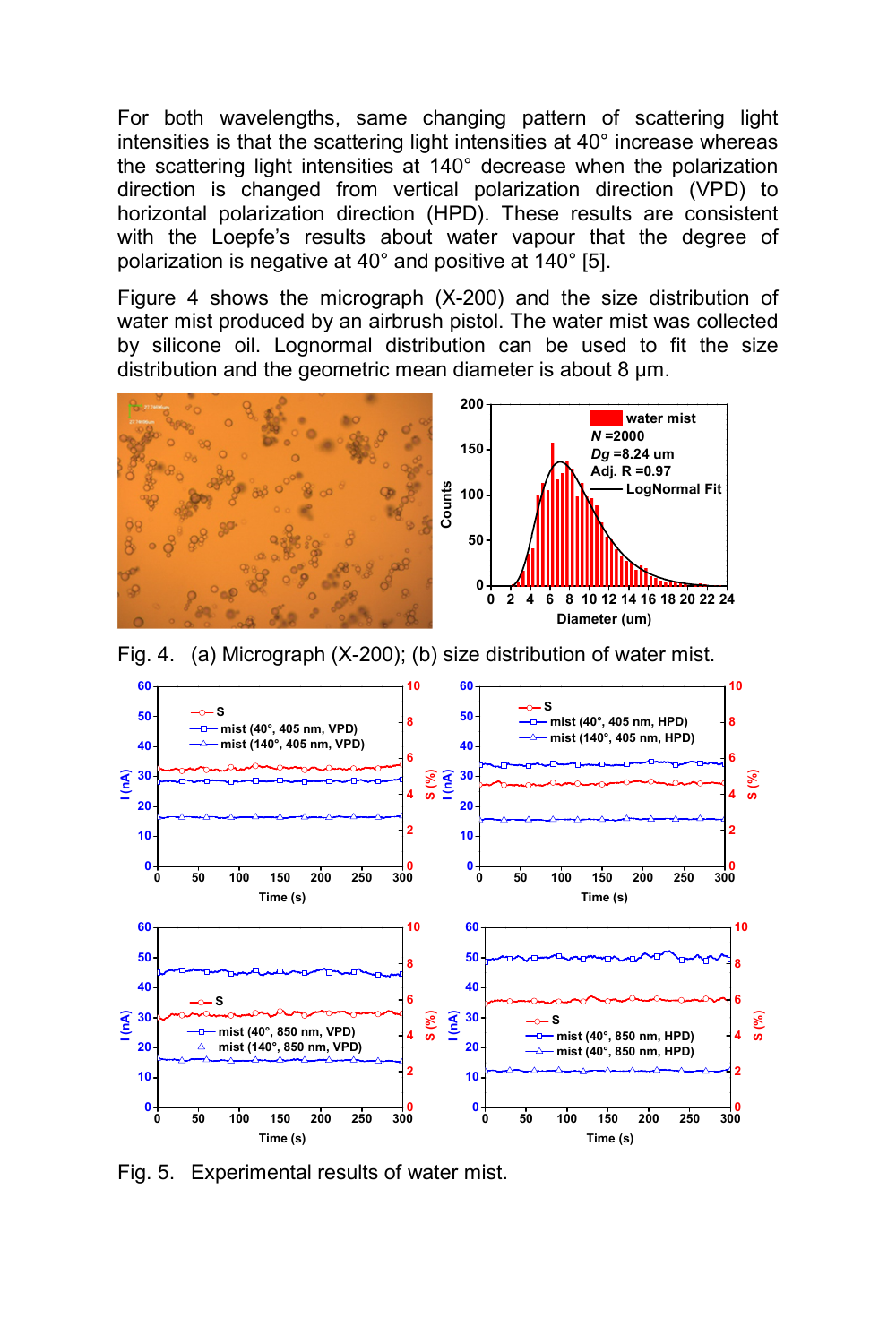Figure 5 shows the results of water mist. Both the extinction indexes and scattering light intensities increase obviously compared with the water steam aerosols. And when the polarization direction of both wavelengths is changed from VPD to HPD, the changing pattern of scattering light intensities is similar with the water steam aerosols.

## **Experimental results of cotton and n-heptane**

Figure 6 shows results of smouldering cotton and flaming n-heptane. Taking into account the length of the paper, only the results of 405 nm wavelength and vertical the polarization direction are given. Comparing with the results of flaming n-heptane particles, the extinction indexes and scattering light intensities of smouldering cotton particles have obviously fluctuations over time. It can be inferred that the concentration changed greatly over time.





## **Comparisons of asymmetry ratio**

Figure 7 shows the comparisons of asymmetry ratios between the four types of aerosols. Asymmetry ratios were calculated by equation 1. The asymmetry ratios of smouldering cotton particles show obvious fluctuations under all cases which can be explained by the size distribution of smouldering cotton particles also varying with time.

For the flaming n-heptane, the period from 100 s to 400 s which was a relatively stable burning stage was chosen for comparing.

It can be noted that the asymmetry ratios of water mist and n-heptane are very close when the light wavelength is 850 nm and the polarization direction is vertical. The mean values of asymmetry ratios for water mist and n-heptane are 2.86 and 2.67 respectively. In view of this, another parameter is needed for the discrimination of different types of aerosols, such as *P* (λ) which is defined in the previous section.

Table 1 shows the average values of asymmetry ratios within 300 s under four kinds of light source conditions and the comparisons of *P* (λ) calculated by equation 2. With the  $P(\lambda)$ , water droplets (i.e. water steam aerosols and water mist) can be roughly distinguished from the smoke particles of smouldering cotton and flaming n-heptane, i.e., the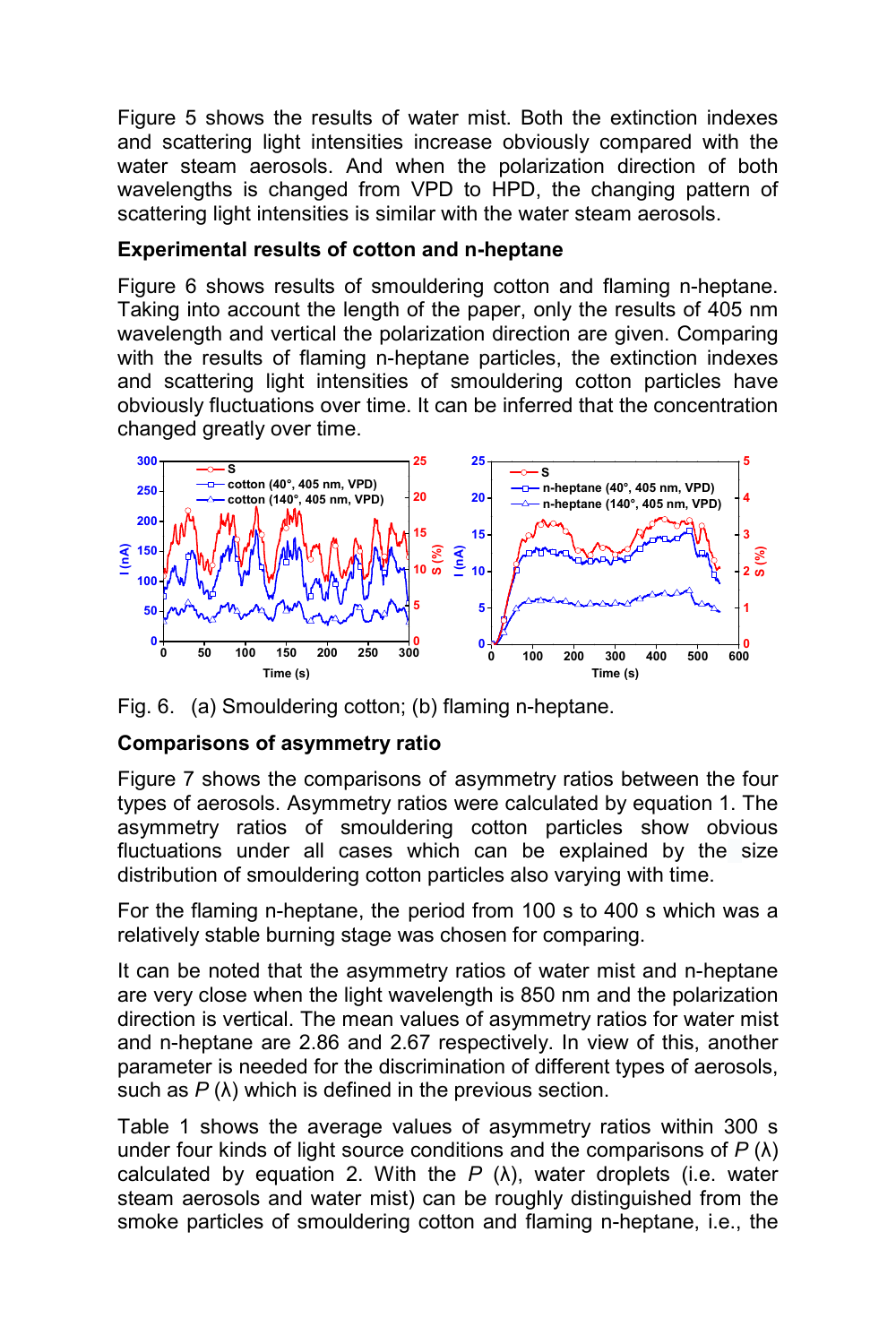negative *P* (λ) value indicates that aerosols may be water droplets, while the positive P value indicates that it may be fire smoke aerosols. In addition, it can be seen that the *P* (850 nm) shows better discrimination than *P* (405 nm) between these four types of aerosols.



Fig. 7. Comparisons of asymmetry ratio between four types of aerosols.

| Table 1. Average values of asymmetry ratio and calculated $P(\lambda)$ . |  |  |  |  |  |  |  |
|--------------------------------------------------------------------------|--|--|--|--|--|--|--|
|--------------------------------------------------------------------------|--|--|--|--|--|--|--|

| Aerosols                                 | <b>R</b> <sub>VPD</sub><br>405 nm | RHPD<br>405 nm | P<br>405 nm | <b>R</b> <sub>vPD</sub><br>850 nm | RHPD<br>850 nm | P<br>850 nm |
|------------------------------------------|-----------------------------------|----------------|-------------|-----------------------------------|----------------|-------------|
| Water<br>steam<br>aerosols               | 1.44                              | 2.25           | $-0.22$     | 2.04                              | 4.59           | $-0.38$     |
| <b>Water mist</b>                        | 1.74                              | 2.18           | $-0.11$     | 2.86                              | 4.09           | $-0.18$     |
| Smouldering<br>cotton<br>particles       | 2.39                              | 2.34           | 0.01        | 5.91                              | 4.73           | 0.11        |
| <b>Flaming</b><br>n-heptane<br>particles | 2.10                              | 1.94           | 0.04        | 2.67                              | 2.42           | 0.05        |